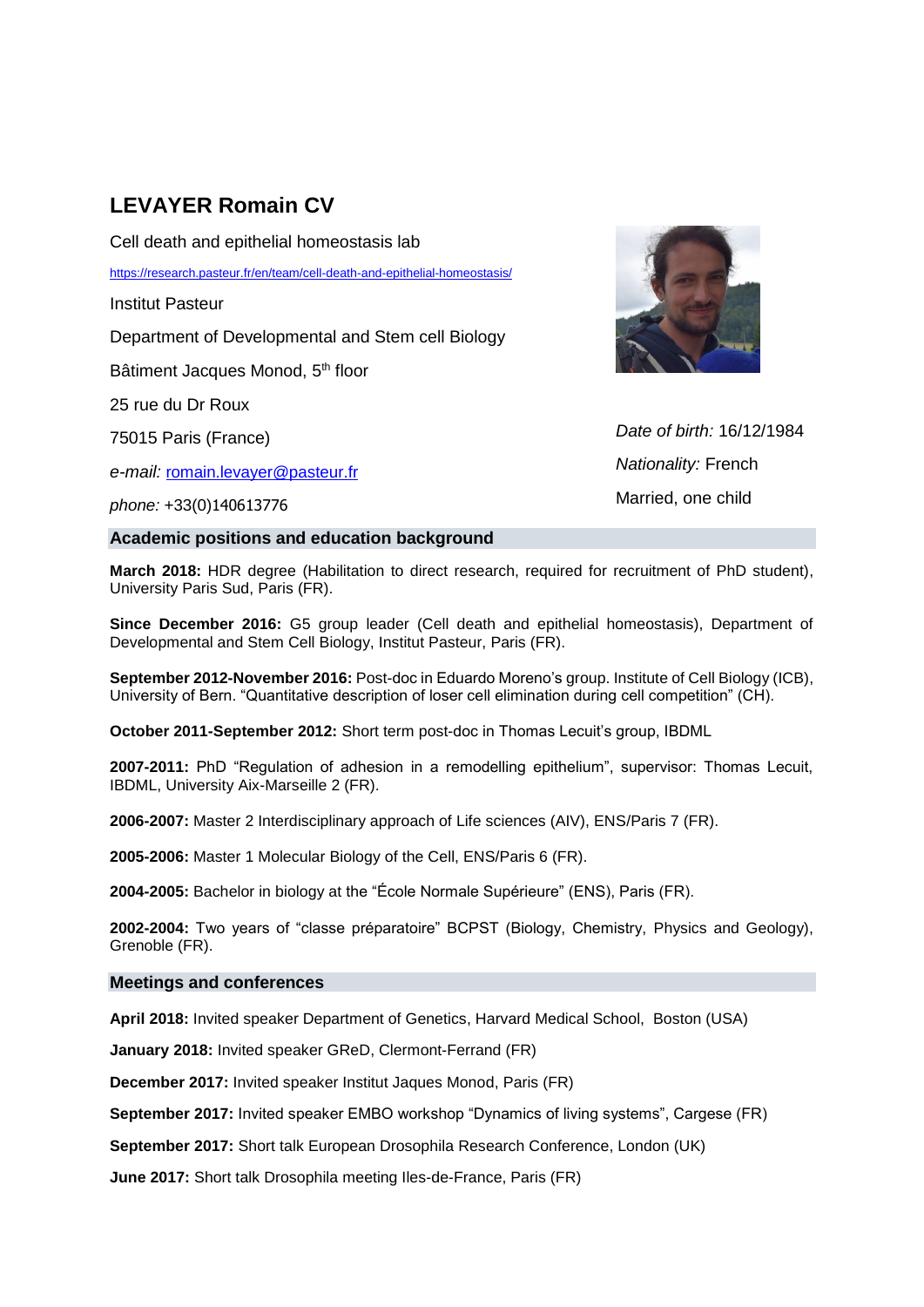**June 2017:** Short talk Qbio symposium "Mechanical forces in Biology", Paris (FR)

**March 2017:** Invited speaker, Institut Curie, Paris (FR).

**February 2017:** Invited speaker, Institut de Biologie Paris Seine, Paris (FR).

**February 2017:** Invited speaker, Centre de Biologie du Développement, Toulouse (FR).

**September 2016:** Invited speaker, French Drosophila meeting, Nice (FR).

**June 2016:** Short talk, Swiss Drosophila meeting, Zürich (CH).

**May 2016:** Short talk, SFBD meeting "Shaping life", Marseille (FR).

**May 2016:** Invited speaker, department meeting Dunn School of pathology, Oxford University (UK).

**November 2015:** Invited speaker, IRCM, Montpellier (FR).

**July 2014:** Poster presentation at the HFSP awardees meeting, Lugano (CH).

**July 2014:** Participation to the 2014 Lindau medicine and physiology Nobel laureate meeting (DE).

**June 2014:** Invited speaker of the post-doc retreat of the Max Planck Institute for Molecular Cell Biology and Genetics, Dresden (DE).

**June 2014:** Short talk, Swiss Drosophila Meeting 2014, Fribourg (CH).

**January 2014:** Poster presentation at the workshop "Mechanics of growth and tissues: from development to cancer", Curie Institute, Paris (FR).

**November 2014:** Invited speaker at Center for Models of SLife, Niels Bohr Institute, Copenhagen (DK).

**April 2013:** Poster presentation, Drosophila genetics meeting, Washington DC (USA).

**May 2012:** Poster presentation at the meeting "Systems biology of Drosophila development", European Science Foundation meeting (PL).

**March 2012:** Invited speaker at the Genetics and Developmental biology department, Curie Institute, Paris (FR).

**May 2010:** Short talk at the 2nd joint SFBD-JSDB meeting (Developmental biology societies of France and Japan), Paris (FR).

**September 2009:** Poster presentation*,* ISDB meeting, Edinburgh (UK).

**September 2008:** Poster presentation, SFBD meeting, Giens (FR).

**June 2006:** Poster presentation at the *C. elegans* Development and Evolution topic meeting, University of Wisconsin, Madison (USA).

#### **Additional training**

**March 2015:** EMBO lab management course for postdocs, Leimen (DE).

**August 2013:** Summer school "New approaches to morphogenesis: live imaging and quantitative modeling", University of Santa Barbara (USA).

**September 2010:** EMBO workshop *"*Microscopy, modelling and biophysical methods"*,* EMBL, Heidelberg, (DE).

**April-June 2007:** Internship: "Tracking Delta endocytosis with quantum dots in *Drosophila* notum", advisors: François Schweisguth and Maxime Dahan, Biology department, ENS; Kastler Brossel laboratory, Physic department, ENS, Paris (FR).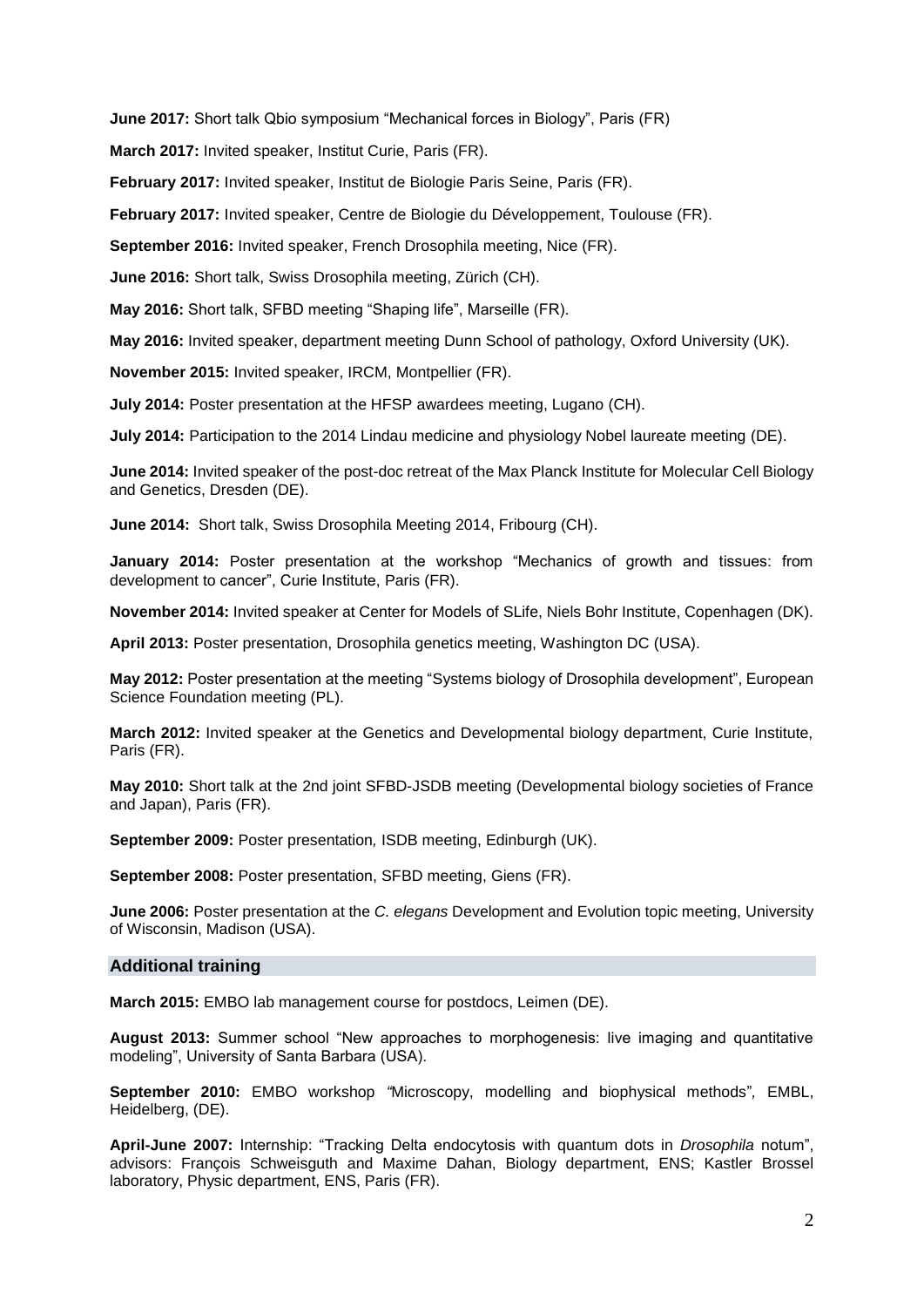**January-March 2007:** Internship: "*In vitro* synthesis of an actomyosin cortex", advisor: Cécile Sykes, physic chemistry laboratory, Curie Institute, Paris (FR).

**September-December 2006:** Internship**:** "Modelisation of Bicoid diffusion and spatial regulation of Gap genes expression", advisors: Vincent Hakim and Nathalie Dostatnie, LPS, ENS Paris, and Curie Institute, Paris (FR).

**February-July 2006:** Internship:"Looking for new MBK-2's substrates targeted for degradation", advisor: Géraldine Seydoux, Johns Hopkins School of Medicine, Baltimore (USA).

**June-July 2005:** Internship: "Modulation of the mosquito *Aedes aegipty* egglaying behaviour by an intracellular parasite (*Edhazardia aedes*)*",* advisor: Jacob Koella, Evolutive parasitology laboratory, University Paris 6 (FR).

## **Teaching**

**January 2018:** Organisation of a course and practical work around "The contribution of physics to developmental biology", Molecular Biology of the Cell course, Institut Pasteur, Paris (FR).

**November 2017:** Advanced microscopy course, University of Fribourg (CH), "Practical aspects of *in vivo* live imaging and quantitative methods", Fribourg (CH).

**September 2017:** Master2 student course Paris 7, "Decrypting the war code of cell: cell competition in development and disease", Paris (FR).

**March 2017:** Bachelor student course at the Ecole Normale Supérieure, "Decrypting the war code of cell: cell competition in development and disease", Paris (FR).

**2016:** Microscopy course for the imaging platform (MIC) of Bern University, hands on sessions for confocal and live imaging, Bern (CH).

**2013 to 2016**: Teaching to bachelor students, Introduction to Drosophila genetics (course and practical works), ICB, University of Bern (CH).

**September 2008 to 2011**: Teaching of cell biology to undergrad students (practical works, courses and working groups), university Aix-Marseille II.

**October 2010:** Master2 teaching, "epithelial morphogenesis", University Aix-Marseille II

#### **Mentoring**

**December 2016 to present:** Mentoring of two M1 students, Kalina Belcheva (international selection through the Amgen program, currently applying for Doctoral schools in the US), Lucia Rodriguez (University Pompeu Fabra of Barcelona), L2 student Christina Fissoun (Université Cergy Pontoise). Mentoring of three M2 students, Szuszanna Gere (AIV master, 3 months rotation Sept-Dec 2017), Jakub Voznica (AIV master, 3 months rotation Jan-March 2018), and Alexis Villars (M2 Gene Cells and Development, Jan-June 2018, Paris 11).

**April 2014 to December 2015:** Project management and training of two Master2 students (Julia Müller, Carole Dupont)**,** Project management and training of a bachelor students (Michael Berger, Tsering Wüthrich).

## **Scientific outreach**

**November 2017:** Organisation of a scientific outreach meeting in high school (opération Declics, Lycée Victor Duruy, Paris), short presentation and speed scientific meeting.

**2016:** Participation to a scienfic speed meeting (organized by the FSER, Marseille).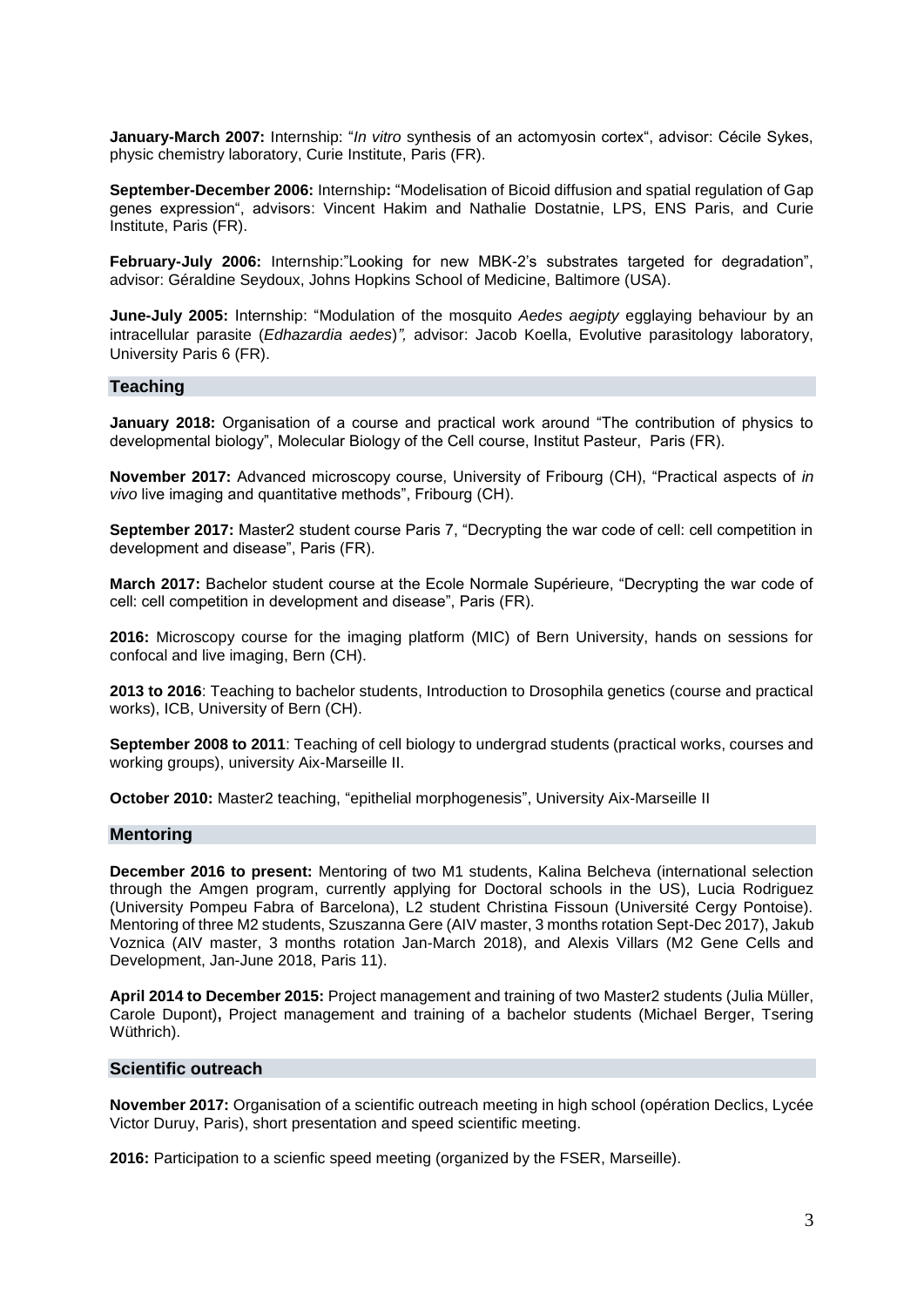**2015:** Live broadcast on a swiss scientific radio show (« CQFD » RTS, https://pages.rts.ch/la-1ere/programmes/cqfd/21-08-2015).

**2007-2012:** Participation to several « fêtes de la science ».

#### **Scientific responsibilities**

**Symposium/meeting:** Organisation of the Institut Pasteur symposium "Mechanical forces in Biology", June 2017

**Peer-reviewing:** Reviewing and co-reviewing for the following journals: Current Biology, Development, EMBO journal, Journal of Cell Science, Nature, Plos Genetics, PNAS

**January 2014 to December 2016:** Responsible for the Leica confocal STED SP8 and Leica SP8 microscopes in the Institute of Cell Biology (maintenance and user training).

**October 2012 to December 2016:** Initiating and organising the journal club of the Institute of Cell Biology, Bern (CH).

**October 2006 – June 2007:** Organisation of the student club "morphogenesis" in the CRI (Centre de Réflexion Interdisciplinaire, Paris), organisation of journal clubs and lectures.

#### **Grants/Fellowships**

**July 2017:** ERC Starting Grant (project CopSpaDD: Competition for Space in Development and Disease)

**April 2016:** Selection for a G5 starting package in the Institut Pasteur.

**May 2013:** Participation to a succesfull *R' equip* grant writing for the ICB Bern to buy a Leica SP8 STED

**September 2013:** HFSP postdoctoral fellowship

**September 2012:** EMBO postdoctoral long term fellowship

**September 2008:** PhD Fellowship, 3 years (Allocation moniteur normalien)

#### **Awards/prizes**

**February 2018:** Young investigator award, SBCF (French Society of Cell Biology)

**June 2016:** Best talk prize, Swiss Drosophila meeting 2016.

**June 2014:** Best talk prize, Swiss Drosophila meeting 2014.

**March 2012:** Best PhD award, Fondation Réaumur (regrouping different French associations for biology, including Developmental Biology, Cell Biology, Endocytosis-exocytosis, Genetics, Microscopy and photonics and Protistology). Invited speaker at the annual meeting of the society

September 2011: Best poster prize, 6<sup>th</sup> meeting Physics of living matters, Cambridge (UK).

#### **Publications**

- Merino, M. M.\*, Levayer, R.\* & Moreno, E. Survival of the Fittest: Essential Roles of Cell Competition in Development, Aging, and Cancer. *Trends in cell biology*, doi:10.1016/j.tcb.2016.05.009 (2016).

(\*: co-first authors)

**-** Levayer, R. & Moreno E. Tissue crowding induces caspase dependent competition for space. *Current biology*, doi:10.1016/j.cub.2015.12.072 (2016)